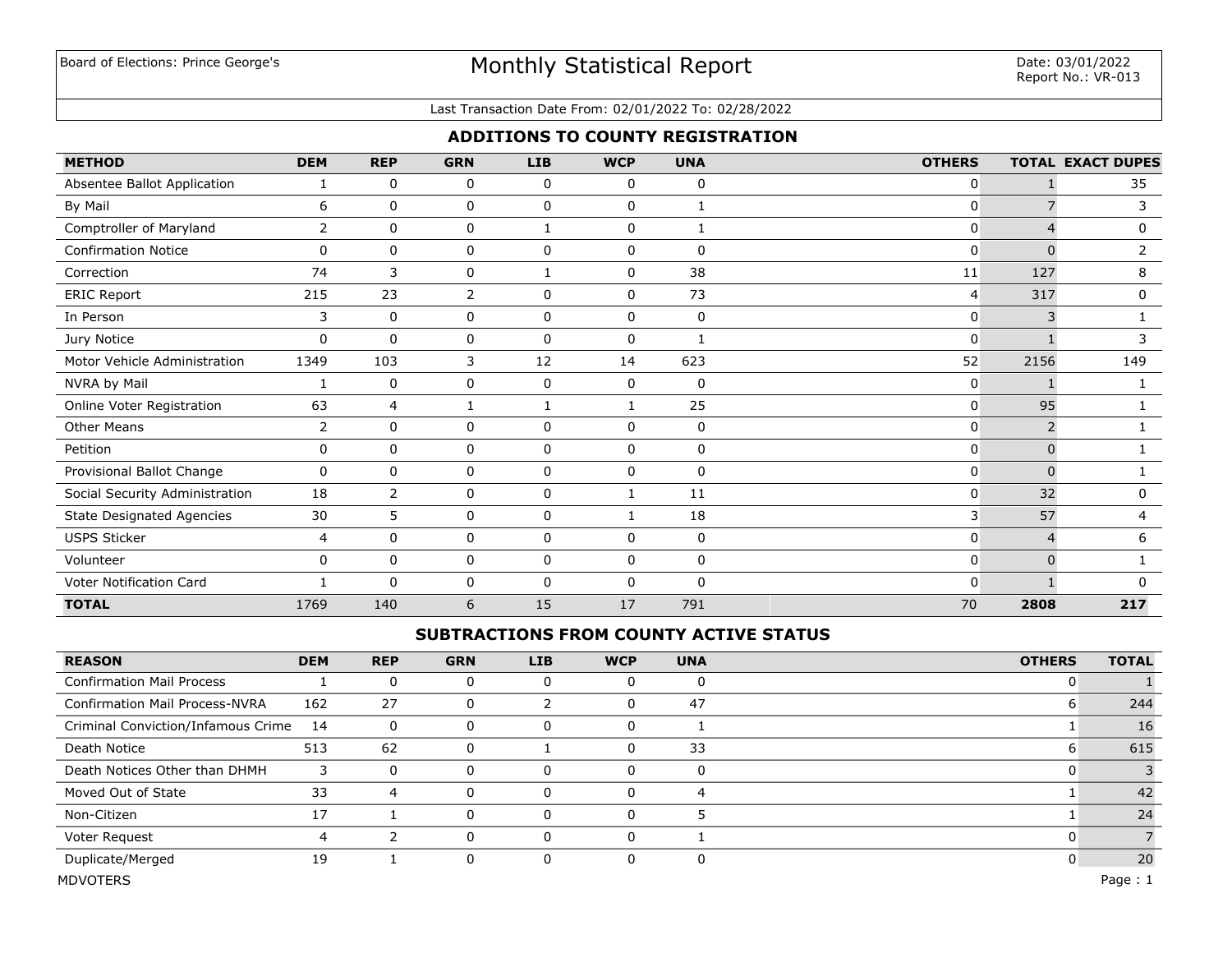# Board of Elections: Prince George's **Exercise Exercise Statistical Report** Date: 03/01/2022<br>Pepert No : VP-01

| t Transaction Date From: 02/01/2022 To: 02/28/2022<br>$Last-$ |      |     |  |  |  |        |  |    |      |  |
|---------------------------------------------------------------|------|-----|--|--|--|--------|--|----|------|--|
| County Transfer Out                                           | -961 | -95 |  |  |  | $-257$ |  | -- | 1328 |  |
| <b>TOTAL</b>                                                  | フつつ  | 192 |  |  |  | 348    |  | 28 | 2300 |  |

## **AFFILIATION CHANGES**

| <b>CHANGE</b> | <b>DEM</b> | <b>REP</b> | <b>GRN</b> | <b>LIB</b> | <b>WCP</b> | <b>UNA</b> | <b>OTHERS</b> | <b>TOTAL</b> |
|---------------|------------|------------|------------|------------|------------|------------|---------------|--------------|
| From          | 522        | 98         |            |            |            | 96         | 49            | 776          |
| To            | <b>++</b>  | 124        | Τp         |            | 19         | 448        | 40            | 776          |
| <b>TOTAL</b>  | $-407$     | 26         | 14         |            | 19         | 352        | --            |              |

### **CURRENT ACTIVE REGISTRATION**

| <b>ACTIVITY</b>              | <b>DEM</b> | <b>REP</b> | <b>GRN</b> | <b>LIB</b> | <b>WCP</b> | <b>UNA</b> | <b>OTHERS</b> | <b>TOTAL</b> |
|------------------------------|------------|------------|------------|------------|------------|------------|---------------|--------------|
| BEGINNING OF REPORT          | 467875     | 37868      | 724        | 1266       | 411        | 83064      | 11288         | 602496       |
| ADDITIONS (+)                | 1769       | 140        | 6          | 15         | 17         | 791        | 70            | 2808         |
| REINSTATED (+)               | 94         | 8          |            | 0          | 0          | 18         |               | 124          |
| CANCELLED (-)                | $-600$     | $-70$      |            | -1         | 0          | $-44$      | -9            | $-724$       |
| COUNTY TRANSFER OUT (-)      | $-961$     | -95        | 0          | $-2$       | 0          | $-257$     | $-13$         | $-1328$      |
| AFFILIATION CHANGES (+ OR -) | $-407$     | 26         | 14         |            | 19         | 352        | -9            | $\Omega$     |
| * INACTIVATED (-)            | $-166$     | $-27$      |            | $-2$       | $\Omega$   | $-47$      | -6            | $-248$       |
| $*$ REACTIVATED $(+)$        | 138        | 12         |            | 0          | 0          | 30         |               | 182          |
| <b>END OF REPORT TOTALS</b>  | 467742     | 37862      | 745        | 1281       | 447        | 83907      | 11326         | 603310       |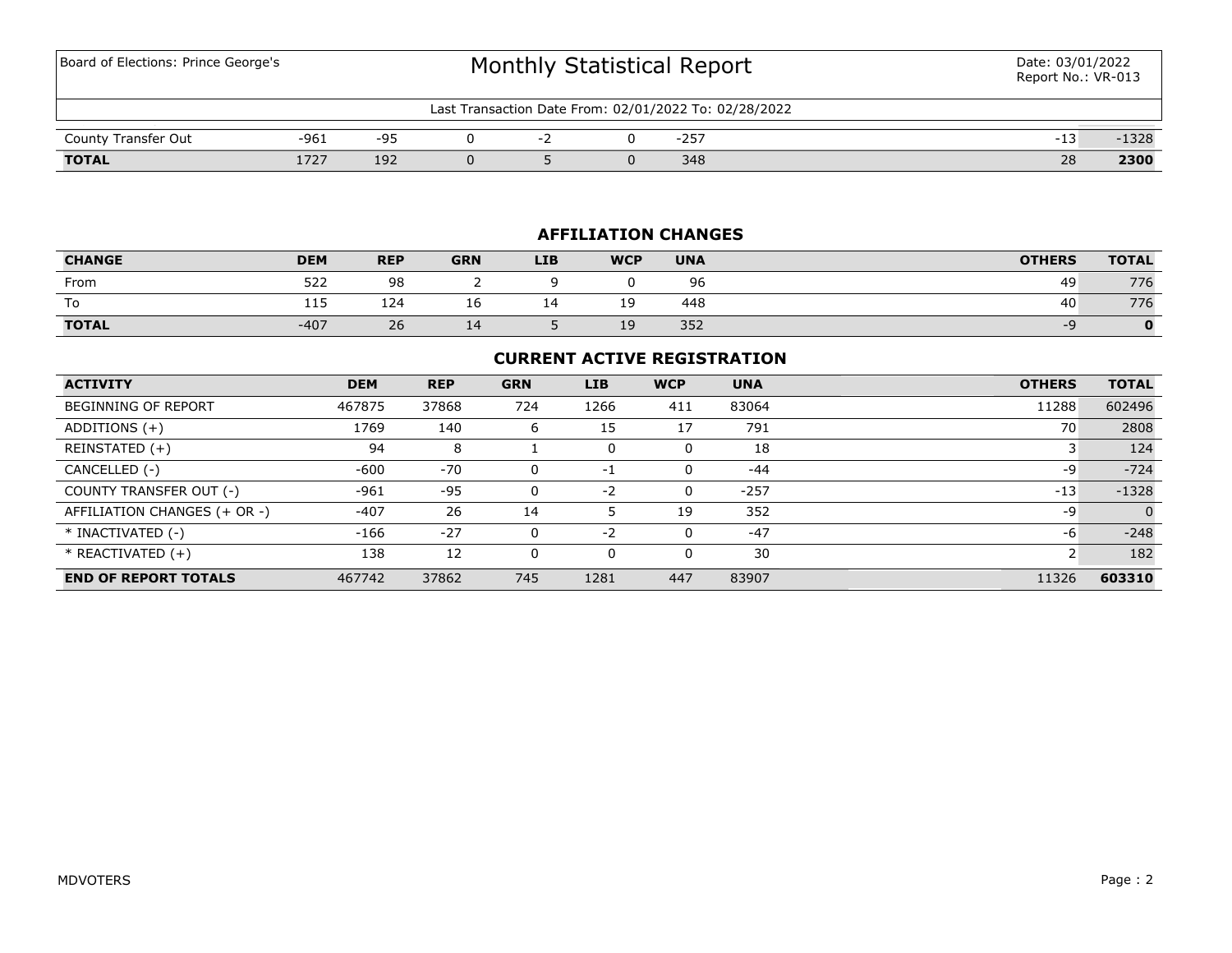#### Last Transaction Date From: 02/01/2022 To: 02/28/2022

#### **INACTIVE REGISTRATION**

## **SUBTRACTIONS FROM COUNTY INACTIVE STATUS**

| <b>REASON</b>                      | <b>DEM</b>     | <b>REP</b>     | <b>GRN</b>  | <b>LIB</b>  | <b>WCP</b>  | <b>UNA</b>     | <b>OTHERS</b>  | <b>TOTAL</b>     |
|------------------------------------|----------------|----------------|-------------|-------------|-------------|----------------|----------------|------------------|
| Absentee Ballot Application        | 1              | 0              | 0           | 0           | 0           | 1              | 1              | 3                |
| By Mail                            | $\overline{2}$ | 0              | 0           | 0           | 0           | 1              | 0              | $\overline{3}$   |
| <b>Confirmation Notice</b>         | 3              | 0              | 0           | 0           | 0           | 1              | $\mathbf 0$    | $\overline{4}$   |
| Correction                         | 8              | $\overline{2}$ | 0           | 0           | 0           | 2              | $\mathbf{0}$   | 12               |
| Criminal Conviction/Infamous Crime | $\overline{2}$ | 0              | 0           | 0           | $\mathbf 0$ | 0              | $\mathbf 0$    | $\mathsf{2}\,$   |
| Death Notice                       | 23             | 2              | 0           | 0           | $\mathbf 0$ | 0              | $\mathbf 0$    | 25               |
| <b>FPCA</b>                        | 1              | $\mathbf 0$    | 0           | 0           | 0           | 0              | $\mathbf 0$    | $\mathbf{1}$     |
| ID Not Verified                    | $\mathbf{1}$   | 0              | 0           | 0           | $\mathbf 0$ | 1              | $\mathbf 0$    | $\overline{2}$   |
| Jury Notice                        | 11             | $\overline{4}$ | 0           | 0           | 0           | 3              | 1              | 19               |
| Merge Voters                       | 1              | 0              | 0           | 0           | 0           | 0              | $\overline{0}$ | $\mathbf{1}$     |
| Motor Vehicle Administration       | 91             | $\overline{7}$ | 0           | 0           | 0           | 11             | $\mathbf 0$    | 109              |
| Moved Out of State                 | 21             | 1              | 0           | 0           | 0           | $\overline{2}$ | $\mathbf 0$    | 24               |
| Non-Citizen                        | 0              | 0              | 0           | 0           | 0           | 1              | 0              | $\mathbf 1$      |
| Online Voter Registration          | 3              | 0              | 0           | 0           | 0           | 2              | 0              | 5                |
| State Designated Agencies          | $\overline{4}$ | 0              | 0           | 0           | 0           | $\overline{2}$ | 0              | $\boldsymbol{6}$ |
| Voter Request                      | 0              | 0              | 0           | $\mathbf 0$ | 0           | 1              | $\mathbf{0}$   |                  |
| Duplicate/Merged                   | $\Omega$       | $\mathbf 0$    | 0           | 0           | 0           | 0              | $\mathbf 0$    | $\overline{0}$   |
| County Transfer Out                | $-32$          | $-1$           | 0           | $\mathbf 0$ | $\mathbf 0$ | $-6$           | $\mathbf 0$    | $-39$            |
| <b>TOTAL</b>                       | 204            | 17             | $\mathbf 0$ | $\mathbf 0$ | $\mathbf 0$ | 34             | $\overline{2}$ | 257              |

### **CURRENT INACTIVE REGISTRATION**

| <b>ACTIVITY</b>              | <b>DEM</b> | <b>REP</b>               | <b>GRN</b> | LIB. | <b>WCP</b> | <b>UNA</b> | <b>OTHERS</b> | <b>TOTAL</b> |
|------------------------------|------------|--------------------------|------------|------|------------|------------|---------------|--------------|
| <b>BEGINNING OF REPORT</b>   | 23403      | 2736                     | 68         | 167  | 13         | 6211       | 504           | 33102        |
| $*$ INACTIVATED $(+)$        | 166        | 27                       |            |      |            | 47         |               | 248          |
| *REACTIVATED (-)             | -139       | $-13$                    |            |      |            | $-28$      | -z            | $-182$       |
| COUNTY TRANSFER OUT (-)      | -32        | $\overline{\phantom{a}}$ |            |      |            | -6         |               | $-39$        |
| AFFILIATION CHANGES (+ OR -) |            |                          |            |      |            |            |               |              |